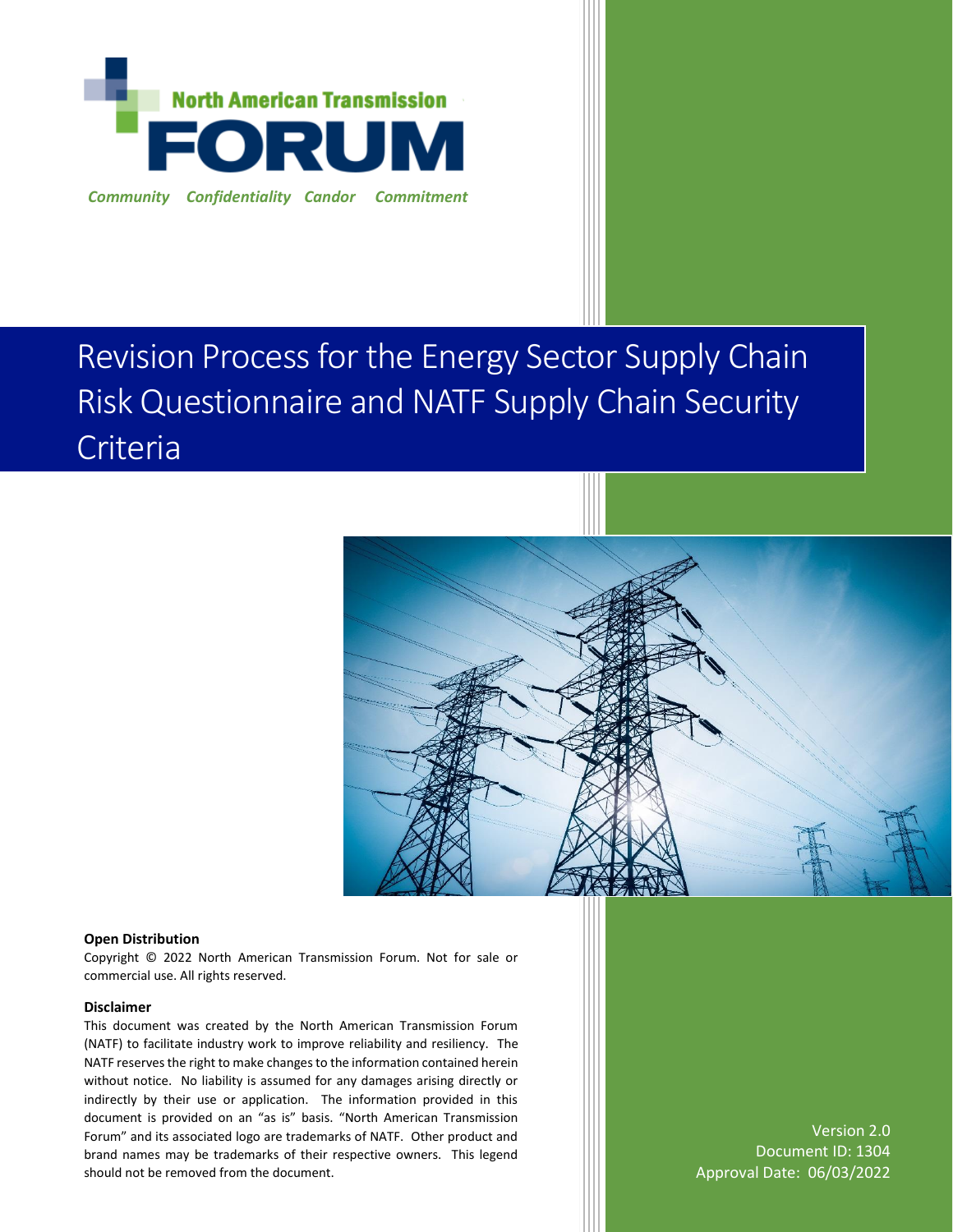

# <span id="page-1-0"></span>Versioning

### <span id="page-1-1"></span>Revision History

| <b>Version</b> | Date       | <b>Description of Revision/Change</b>                 |
|----------------|------------|-------------------------------------------------------|
| 1.0            | 09/11/2020 | l Initial version                                     |
| 2.0            | 06/03/2022 | Added process step for notification of changes to ERO |

### <span id="page-1-2"></span>Review and Update Requirements

- Review: every 3 years
- Update: as necessary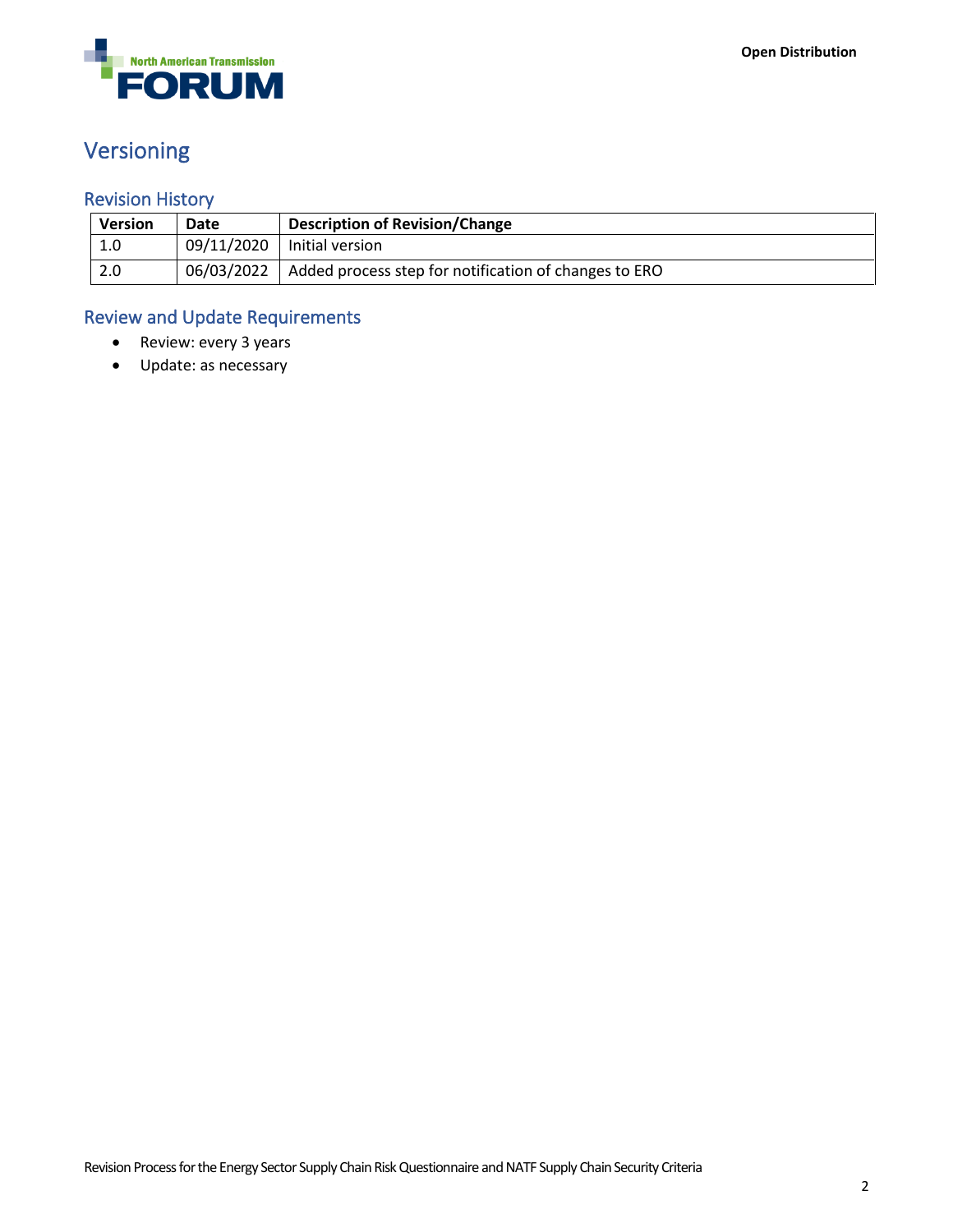

## **Contents**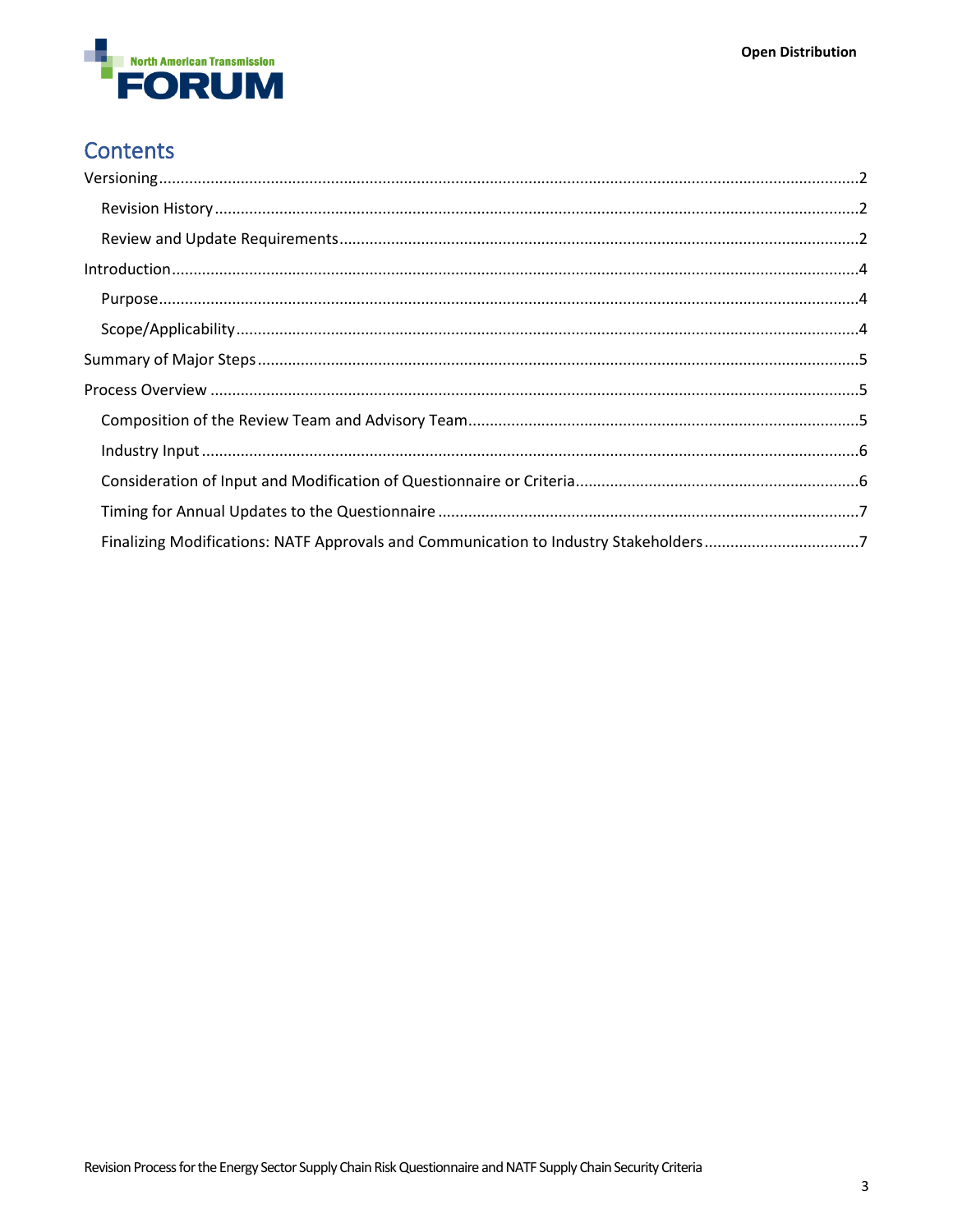

### <span id="page-3-0"></span>Introduction

#### <span id="page-3-1"></span>Purpose

The purpose of this process is to facilitate the periodic reviews and modifications of the NATF Energy Sector Supply Chain Risk Questionnaire (Questionnaire) and the NATF Supply Chain Security Criteria (Criteria).<sup>1</sup> These living documents were developed for industry-wide use to drive consistency of information obtained from suppliers of bulk power system hardware, software and services.

#### <span id="page-3-2"></span>Scope/Applicability

This procedure covers modifications and maintenance of the NATF Questionnaire and Criteria. Modifications are made with consideration of input from across industry and includes adding, deleting, or modifying individual questions in the Questionnaire or individual criterion in the Criteria as well as adding, deleting, or modifying mappings to security frameworks (e.g., SOC2, ISO27001, etc.). This process involves NATF members and non-NATF members, so is not governed by NATF confidentiality policies.

<sup>&</sup>lt;sup>1</sup> The Questionnaire and Criteria are available at <https://www.natf.net/industry-initiatives/supply-chain-industry-coordination>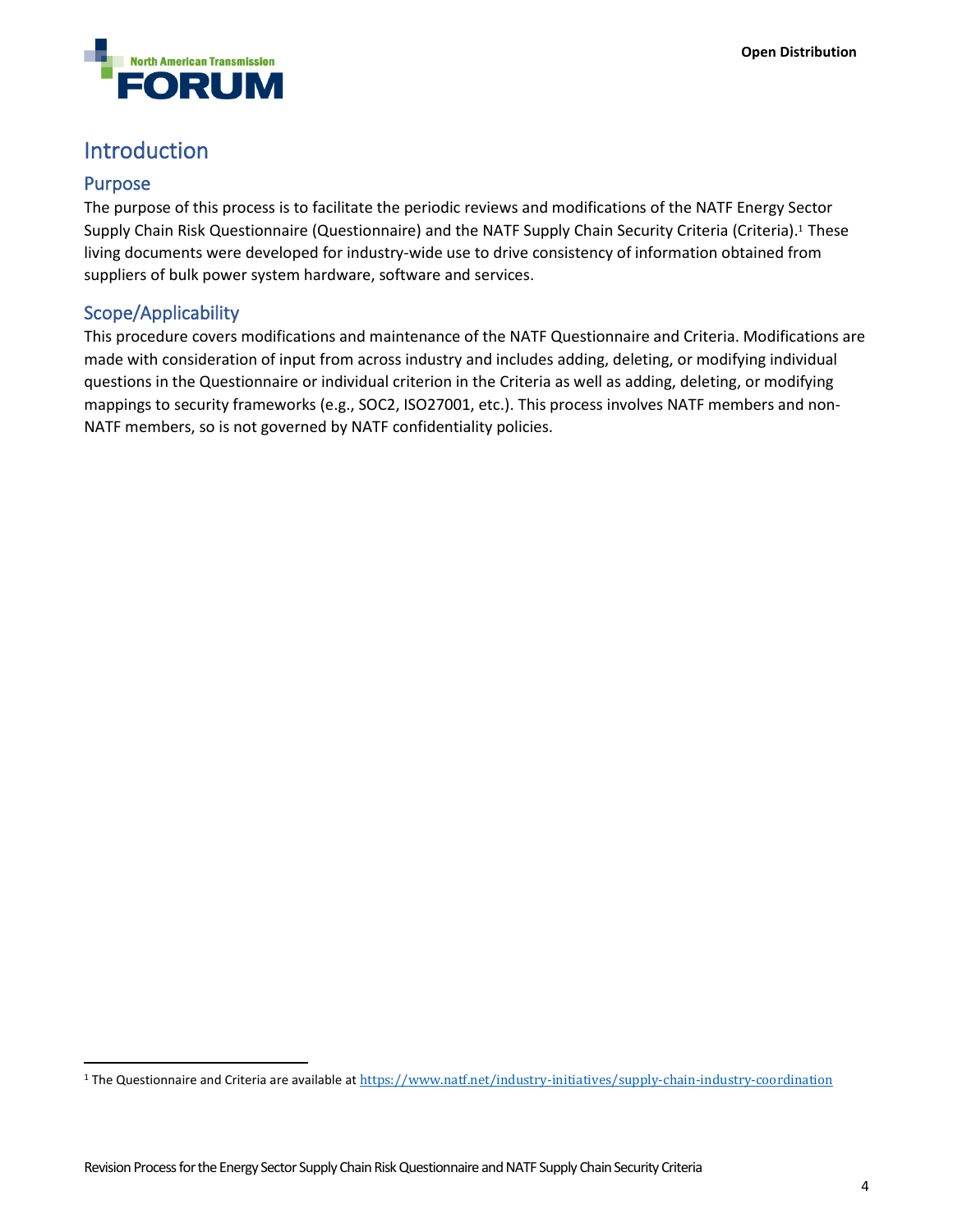

### <span id="page-4-0"></span>Summary of Major Steps

Intake of industry comments

Consideration of comments

**Modifications** posted for comment

Comments are resolved; modified Questionnaire or Criteria is posted

### <span id="page-4-1"></span>Process Overview

The process provides for an annual cycle to modify or update the Questionnaire and Criteria based on inputs from industry. Inputs are accepted from across industry, including entities, suppliers, assessors, and other industry organizations (hereinafter "stakeholders"). The process provides for modifications or updates that are more urgent and includes a monthly review of industry inputs to identify and address those modifications or updates. As the purpose of the Questionnaire and the Criteria is to provide a consistent set of questions for entities to ask suppliers, it is optimal that the Questionnaire and the Criteria remain as stable as possible. However, in driving industry convergence on the use of these tools, industry inputs can assist with:

- Reducing the number of questions in the Questionnaire
- Ensuring that all necessary information needed to evaluate supplier risks is being obtained
- Providing mapping to helpful security frameworks

Modifications to the NATF Questionnaire and Criteria will be considered simultaneously to keep the documents aligned. This includes instances where the same modification would need to be made in both documents, such as an update for mappings to security frameworks, as well as instances where a revision to one of the documents would have an impact on and be the impetus for a different change in the other document.

The Questionnaire and Criteria review team will post potential changes to the Questionnaire and Criteria in early March of each year. Entities will have 30 days to review and provide comments. Comments and concerns will be reviewed and addressed by the review team with assistance as needed from an advisory team. The revised Questionnaire and Criteria will be posted in May and communication (via a webinar or other form, as determined by the reviewed team) will be provided to industry.

#### <span id="page-4-2"></span>Composition of the Review Team and Advisory Team

The review team consists of members from across industry, including members from the original development teams of the Questionnaire and Criteria. The number of organizations on the review team is not to exceed 25, although one organization may have more than one person attending. Active participation is required for a member to remain on the review team.

The review team will inform or consult with (at their option and depending upon the nature of the change determinations at issue) an advisory team and, as necessary, the Industry Organizations Team2. The advisory

<sup>&</sup>lt;sup>2</sup> The Industry Organizations Team consists of representatives from industry trade organizations, forums, suppliers, third-party assessors and solution providers. Information on the Industry Organizations Team and its activities can be located on the NATF public website at: [https://www.natf.net/industry-initiatives/supply-chain-industry-coordination.](https://www.natf.net/industry-initiatives/supply-chain-industry-coordination)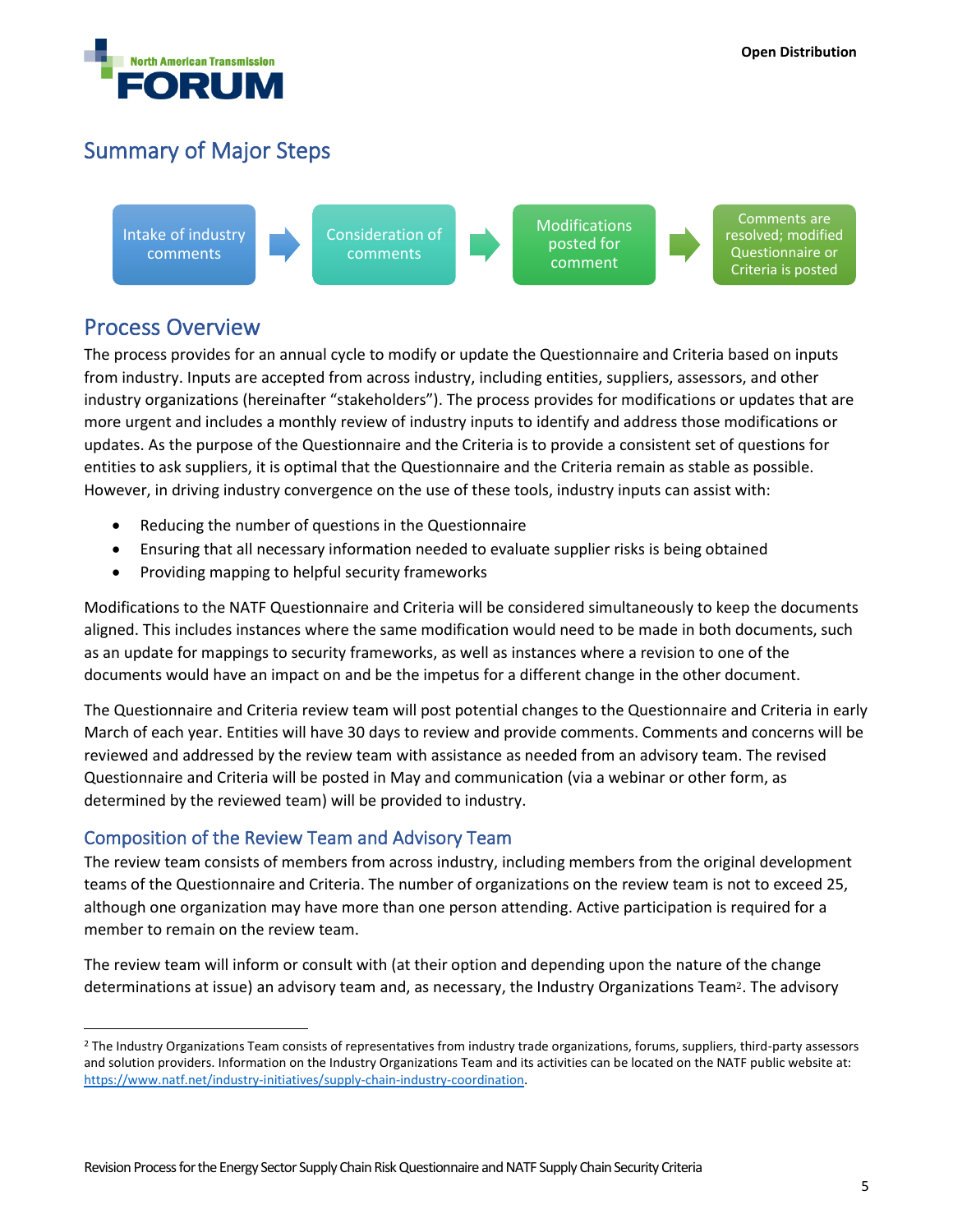

team is composed of additional members from the original development teams and the Industry Organizations Team. The advisory team is also not limited in the number of organizations or people that may participate, but active contribution is expected for a member to remain on the advisory team.

#### <span id="page-5-0"></span>Industry Input

All industry input should be provided to NATF through [supplychain@natf.net.](mailto:supplychain@natf.net) Industry stakeholders are encouraged to provide any input that would reflect what information from the Questionnaire or Criteria they are using in their risk assessment or that they believe would be helpful in converging industry. Some specific examples of input include:

- Are the responses to all of the questions being considered in the risk assessment?
- Are some questions being used in the document more than others?
- Are there any questions that are not needed?
- Do any of the questions need modification?
- Are there any topic areas that are missing?
- Are the Criteria effective for measurement?

#### <span id="page-5-1"></span>Consideration of Input and Modification of Questionnaire or Criteria

The Questionnaire and Criteria will be reviewed and updated annually in May as needed. Although the cadence for making changes is annual and mid-year changes are discouraged, if a change is one that should be made and the need for the change is urgent, or where the review team determines the change would be helpful to industry stakeholders, changes can be made at any time though out the year.

The review team will convene monthly to review any input received in the prior month and will conduct the annual reviews of the Questionnaire and Criteria in the January/February timeframe for potential updates and improvement opportunities.

*Monthly reviews:* The review team will meet once a month as needed to review industry inputs/suggestions for change and will decide whether the change should either be expedited or considered in the annual review.

Considerations for making change will include, but are not limited to:

- How urgent is the request?
- Should the change be expedited or considered in the annual review?
- How broad is the request, i.e., how many industry entities would like to see the change?
- Could a current question be reworded/expanded to capture the concern?
- Does the question address an issue that supports a broader subsector (e.g., the gas industry)?
- Can a question be worded more generically to be applicable across subsectors?

The objective for the review team is to not increase the number of questions in the Questionnaire or, if possible, to reduce the number of questions while still capturing information needed to conduct risk assessments (not limited to compliance) and to add mappings to frameworks that the review and advisory teams determine are useful to a significant portion of entities.